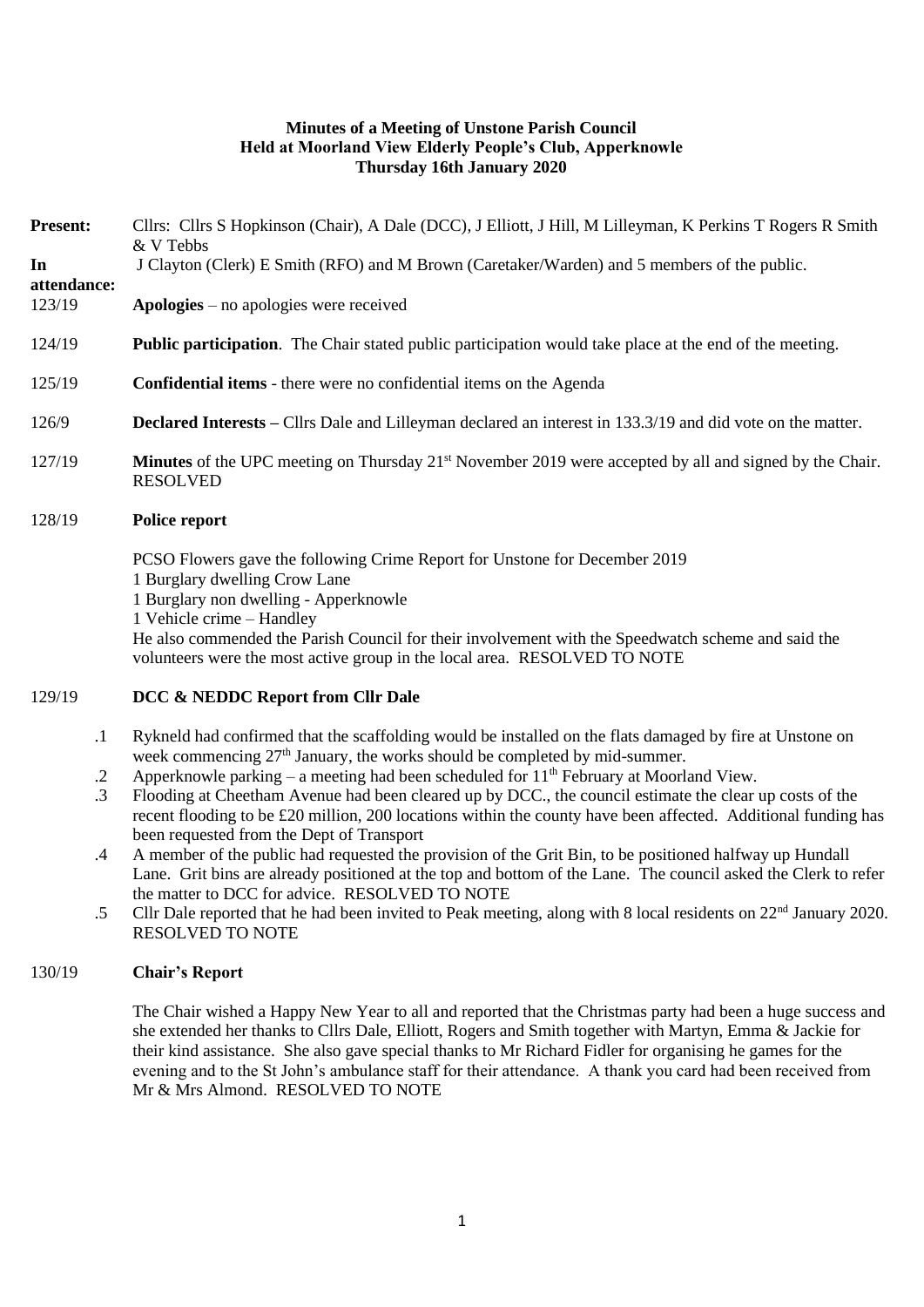#### 131/19 **Clerk's Report**

- .1 The Crest team reported they recently visited the parish and observed 88 drivers, driving above the threshold. RESOLVED TO NOTE
- .2 Whittington Lane would be closed for carriageway drainage between 24<sup>th</sup>-28<sup>th</sup> February 2020 and closed for carriageway rail bridge maintenance 19 & 20 March 2020. RESOLVED NOTE
- .3 Footpath No 52 would be closed between  $9<sup>th</sup>$  Jan –  $8<sup>th</sup>$  July to replace rotten boardwalk. RESOLVED TO **NOTE**
- .4 Summerley Dog Bin – a member of the public had reported the dog bin had been placed in a location which made access to the adjacent field problematic. The Caretaker/Warden had also observed that the location was unusable after a period of rain, as a large puddle formed around the bin. Cllrs asked that the Clerk contact NEDDC to arrange for the bin to be moved, the Caretaker/Warden would liaise regarding new location. RESOLVED
- .5 Bus Shelter Unstone Green – a member of the public had reported that the bus shelter had a defective light. The RFO was looking into the matter and would report back to the next meeting. RESOLVED
- .6 Cycleway – as requested the Clerk had contacted DCC to establish the proposed date for the new cycleway through Unstone, it is anticipated that the work will start in the new fiscal year, they confirmed that the parish owned land at Unstone Green would be avoided and noted UPC's previous objection to the scheme. RESOLVED
- .7 The overflowing drain on Crow Lane Apperknowle had been reported to NEDDC, who stated that the DCC were responsible. DCC had therefore been made aware and asked to resolve the issue as a matter of urgency. RESOLVED
- 132/19 It was noted that DALC Circulars 12 & 13/19 and 1/20 and all relevant correspondence had been circulated, copies were available from the Clerk. RESOLVED

## 133/19 **Items Raised by Councillors.**

- .1 Speedwatch - Cllr Smith reported that after attending the Speedwatch training, it had become clear that UPC required some hi vis jackets and signage, available from Derbyshire Police approved supplier at a cost of £200. All Cllrs approved the purchases. The RFO place the orders.
- .2 Armed Forces Covenant, paperwork had been circulated by DALC. Cllrs agreed wholeheartedly with the scheme however they felt that the parish council did not have the scope or opportunity to meaningfully contribute to the scheme and therefore decided not to sign up to the covenant
- .3 Cemetery Update – the Clerk reported the advice from DALC had been circulated to all Cllrs for consideration. Cllrs Dale and Lilleyman abstained from the vote on the matter. All other Cllrs present were in agreement that the matter should be referred to the District Council and asked the Clerk to inform DTC of this and asked that payment be withheld until the matter had been finalised. RESOLVED
- .4 Cllr Lilleyman resigned from his position on the Joint Burial Committee, the Chair thanked him for his dedicated service to the committee over the last 20 years and asked that the matter be brought to the next meeting for consideration. RESOLVED TO NOTE
- .5 War Memorial paving and bench, the Clerk confirmed that UPC funded the original bench, Cllrs agreed to replace the bench. The RFO would obtain paving quotations and would report back. RESOLVED TO **NOTE**
- .6 Cllr Hill asked Cllrs to give consideration to making a contribution to allow all the 108 pupils at Unstone Infant & Junior school to receive a mug to commemorate VE day. The approximate cost for which was around £200.00. All Cllrs were in agreement and asked the RFO to obtains and report back. RESOLVED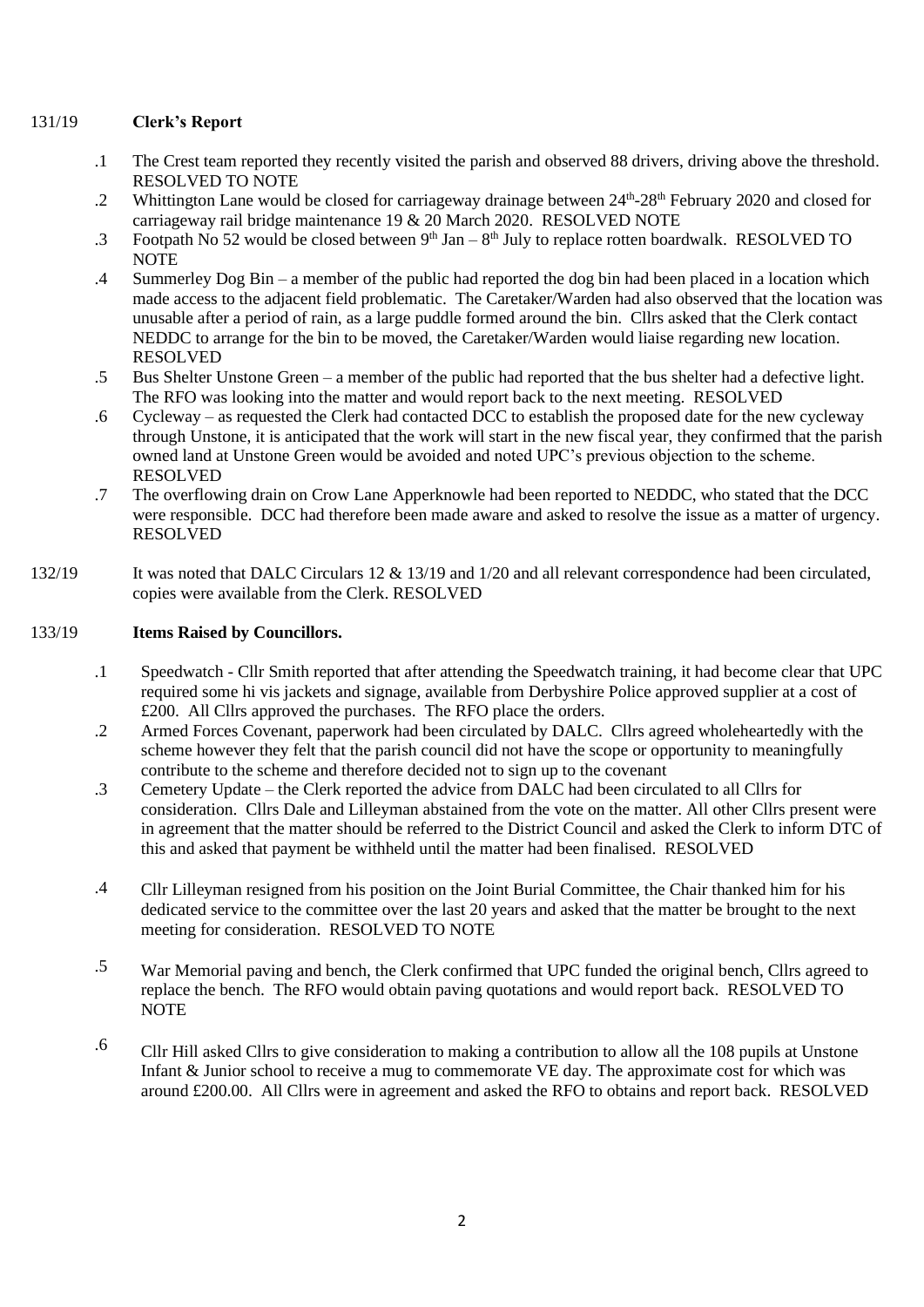#### 134/19 **Community Hall**

- .1 Quotations had been sought for the work on the remedial work on the door at the Community Hall, Classic Windows had provided a quotation of £250 the keys would be £108. Cllrs agreed to the works and asked the RFO to action. RESOLVED
- .2 The electrician will be installed the replacement floodlight this week. The periodic inspection report has now been completed and raised several areas which require remedial work, a quote for £195 has been circulated. Cllrs agreed that the remedial works listed were required and asked that the electrician carry out the works as soon as possible. RESOLVED
- .3 ASI have installed a new motion sensor in the kitchen after it activated several times over the Christmas period. The sensor was thought to be the issue and has been replaced. RESOLVED.
- .4 Three quotations have been received for the roller shutter between bar and hall, the cheapest was received from M&C installations and included a battery back up facility. A small adjustment was required to the bar, The Caretaker/Warden would liaise with the Miners Arms regarding this matter. The RFO would contact the company and arrange for the works to be completed. RESOLVED
- .5 There had been a water leak on the heating system at the Community Hall. Blue Flame had been called out and replaced two parts to remedy the problem. RESOLVED

#### 135/19 **The Caretaker/Warden's Report**

- .1 Regular checks on all bins, grit bins, dog bins and bus stops had been completed & regular park inspections and litter picks carried out. RESOLVED
- .2 A member of the public had reported an issue with bus stop light at Unstone Green, staff will look into the matter and report back to council at the next meeting. RESOLVED TO NOTE
- .3 The dog bin at Unstone Green has been repaired by NEDDC, saving UPC the cost of a replacement. RESOLVED
- .4 UPC are still waiting for NEDDC to install new litter bins at two bus stops in Unstone Green. The Clerk would chase this matter up with NEDDC. RESOLVED TO NOTE
- .5 Issues raised by the annual play area inspection report at Brierley have been resolved. Two extra strengthening bolts have been added to the cradle swing frame and the issues with small holes left exposed at St John's have now been put right by Kompan. RESOLVED
- .6 Small repair has been carried out to worn/damaged fencing around play equipment at Sharman Close. RESOLVED
- .7 Machinery will be going in for service shortly and the outcome will be reported back at the next meeting, ther may be an oil leak on the ride-on mower. RESOLVED.
- .8 The parish council van needed a new tyre, at a cost of £90. RESOLVED
- .9 Two new litter bins have been installed at Sharman Close and St John's play areas, a risk assessment has been completed and placed on file. RESOLVED

### 136/19 **RFO's Report**

- .1 The RFO's report had been circulated and was approved.
- .2 The Cheque /BAC's request for December- £6,439.85 and for January - £3,894.17 were unanimously approved along with the current income sheet and bank reconciliation. RESOLVED
- .3 The RFO reported that three quotation had been received for the fencing at Sharman Park, the large gate added over  $\pounds1,000$  to the quote. Cllrs asked for quotations to be obtained for the works with a smaller 4ft pedestrian gate. The RFO would obtain the quotes and report back to the next meeting. RESOLVED TO NOTE
- .4 The RFO reported that NEDDC had confirmed it would extend the Precept Support Grant this fiscal year. UPC would receive £1,567.14 as a consequence. RESOLVED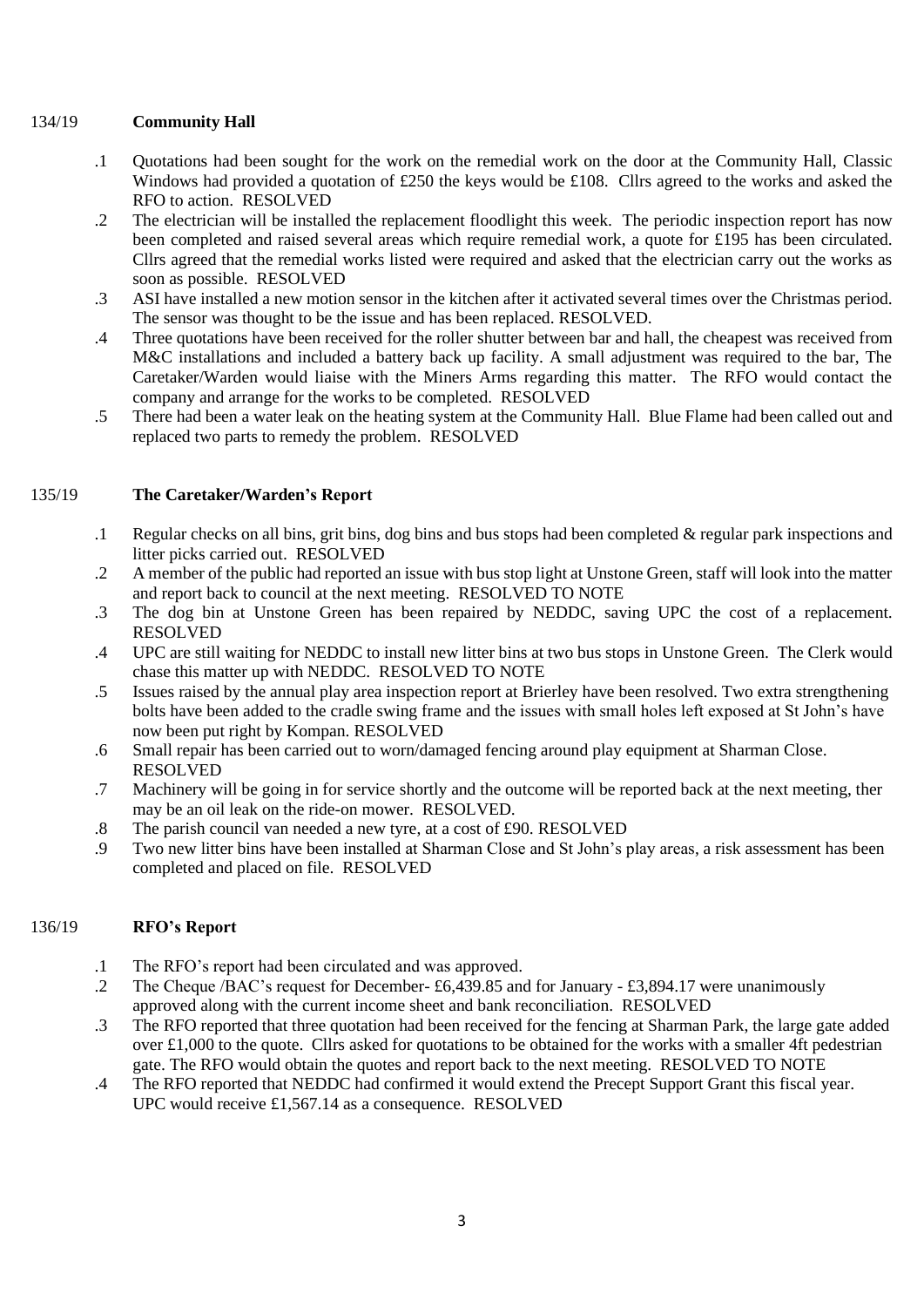# 137/19 **Planning Applications**

- .1 19/01223/FL | Conversion of barn to form 2 bed dwelling (Affecting Setting of a Listed Building) | The Farm Back Road Apperknowle Dronfield S18 4AR
- .2 19/01187/FLHPD | Notification under householder neighbour consultation scheme for single-storey rear extension | Stonedge Westfield Lane Middle Handley Sheffield S21
- .3 19/01181/DISCON | Discharge of condition 6 (Remediation method statement) of approved 19/00982/FL | 1 Barrack Road Apperknowle Dronfield S18 4AU
- .4 19/01174/FL | Erection of single storey building comprising 4no 2 bed flats with parking for 5no cars and associated landscaping all within the curtilage of the former public house | Fleur De Lys Hotel Main Road Unstone Dronfield S18 4AB
- 138/19 No objections were raised regarding the above Planning Applications 137/19 1- 3. Cllrs objected to the Fleur De Llys application as they felt the application would not provide adequate car parking provision for the overall building scheme and were concerned regarding flooding issues on the site. The car park was green belt land and should not be built on. The Clerk would report these comments to NEDDC. RESOLVED

#### 139/19 **Planning Decisions**

- .1 19/00697/FL | Demolition and replacement of existing pavilion and improvement to parking area. | The Derek Oldman Mem Ground Windmill Lane Hundall, Apperknowle S18 – Cond Approved 20 Dec 2019
- .2 19/00770/FL | Retention of smoking shelter, covered seating area and external fire escape (amended plans) | Devonshire Arms Westfield Lane Middle Handley S21 5RN – Cond Approved 20 Dec 2019
- .3 19/00979/FLH | Construction of two-storey side extension and Juliet balcony to existing front bedroom | 3 Quarry Road Apperknowle Dronfield S18 4AW – Cond Approved 12 Nov 2019
- .4 19/00982/FL | Demolition of outbuildings and construction of 3 bed bungalow on land adjacent | 1 Barrack Road Apperknowle Dronfield S18 4AU \_ Cond Approved 22 Nov 2019
- .5 19/00995/FLH | Application for a single-storey rear extension | Stonedge Westfield Lane Middle Handley Sheffield S21 5RY – Refused 20 Nov 2019
- .6 19/01042/FLH | Removal of rear conservatory and raised timber decking and replacement with a single-storey rear extension and decking | 32 High Street Apperknowle S18 4BD – Cond approved 4 Dec 2019
- .7 19/01056/FLH | Demolition of conservatory and erection of a single-storey side extension (amended title) | Highfield House High Street Apperknowle Dronfield S18 4BD – Cond approved 9 Dec 2019
- .8 19/01103/FL | Conversion of stables to 1no four bed dwelling | Birch Hall Farm Sylvia Road Unstone Dronfield S18 4DP – Refused 18 Dec 2019
- .9 18/01185/FL | Application pursuant of 14/01171/FL to vary condition 2 to allow property to be used as a parttime holiday let. | The Old School House Lightwood Lane Middle Handley S21 – Cond Approved 20 Nov 2019
- 140/19 The above applications were noted

# 141/19 **Public Participation**

- .1 A member of the public asked when the swings at Sharman Park would be painted. The Caretaker/Warden confirmed that the works would be carried out in the near future. RESOLVED
- .2 A member of the public reported the dense growth of ivy in the trees near the Community Centre on Crow Lane. The Clerk would report the matter to NEDDC for investigation. RESOLVED
- .3 A member of the public asked whether UPC would carry out a neighbourhood plan. Cllr Dale explained the matter had been discussed at the last UPC and a decision had been taken not to undertake the plan, due the cost and timescale involved. RESOLVED
- .4 A member of the public raised the issue of school parking on Crow Lane. The Clerk confirmed the Headteacher had been contacted regarding the matter and advised that the police should be contacted if members of the public witnessed incidents of illegal parking. RESOLVED
- .5 A member of the public again raised the issue of speeding vehicles travelling through Apperknowle. Cllr Smith confirmed that the matter was known to the Speedwatch team. RESOLVED